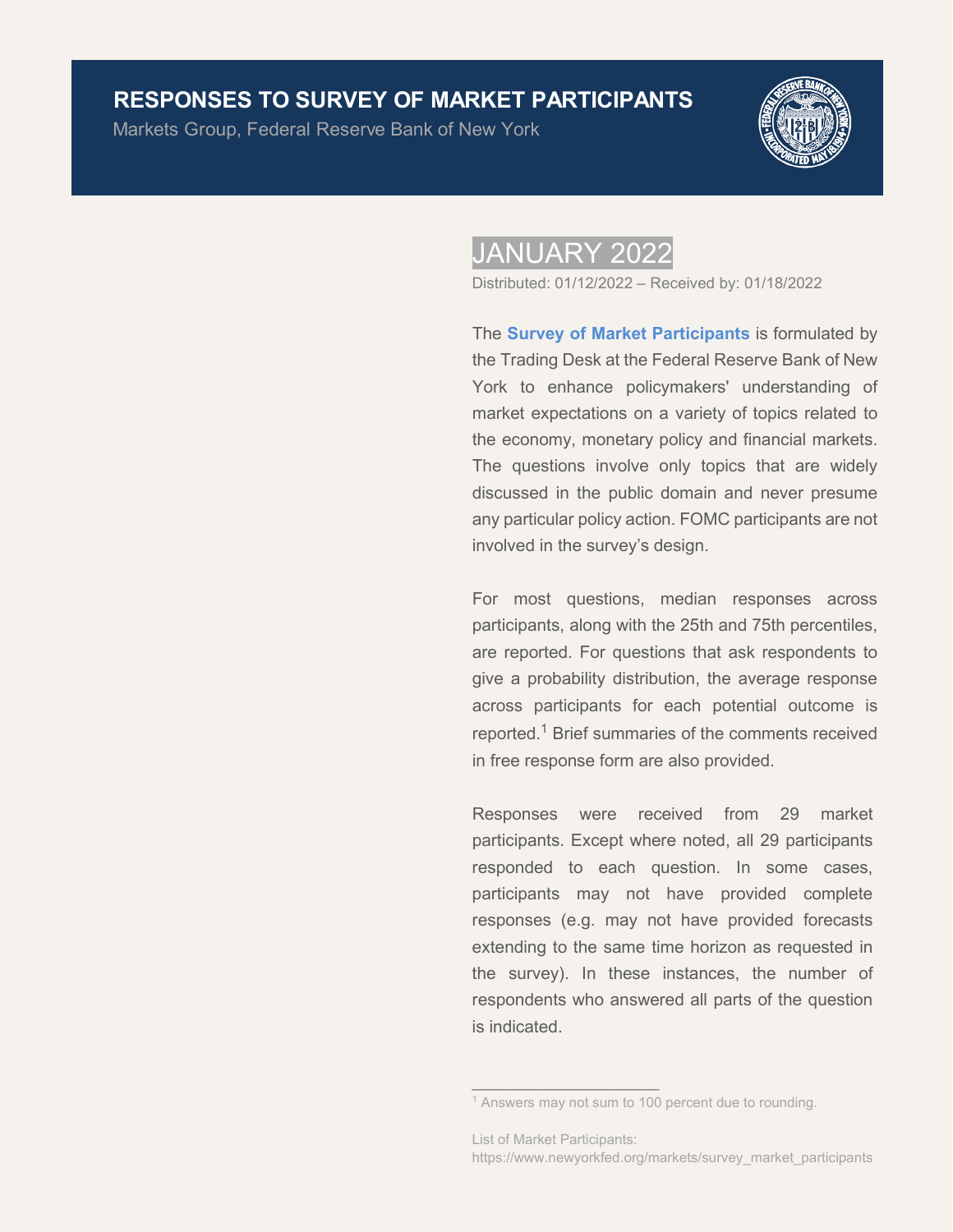# **Table of Contents**

| $Q-1)$    | <b>FOMC Meeting Expectations</b>                             |
|-----------|--------------------------------------------------------------|
| $Q-2)$    | Federal Reserve System Communication Grade                   |
| $Q-3)$    | Target Federal Funds Rate/Range and Lower Bound Expectations |
| $Q-4)$    | <b>Federal Reserve Assets</b>                                |
| $Q-5)$    | Ten-Year Treasury Yield Probability Distributions            |
| $Q-6)$    | Money Market Rate Spreads                                    |
| $Q-7)$    | <b>Fiscal Policy Expectations</b>                            |
| $Q-8)$    | Inflation Probability Distributions                          |
| $Q - 9$ ) | U.S. and Global Recession Probabilities                      |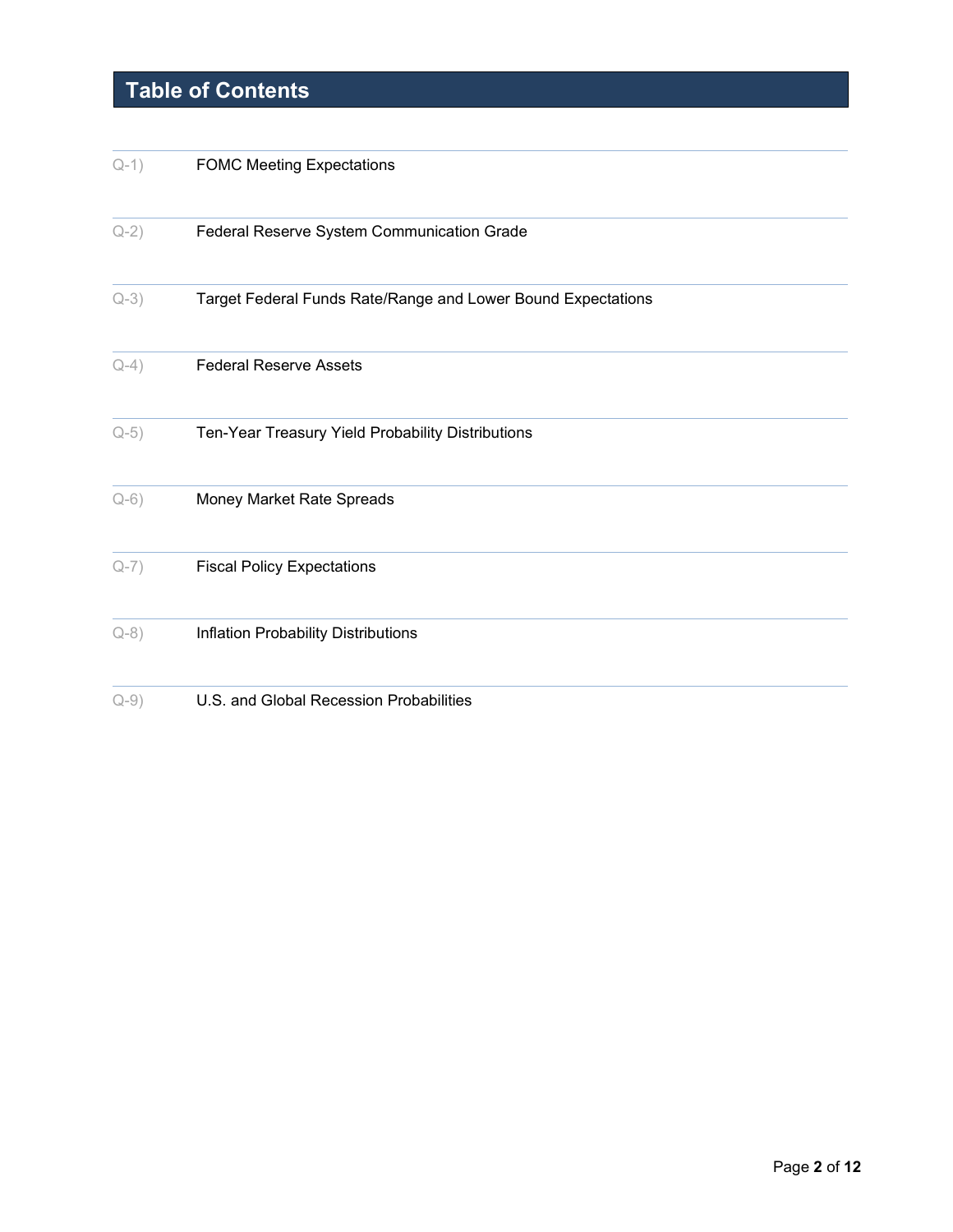<span id="page-2-0"></span>**1a)** Provide below your expectations for **changes**, if any, to the language referencing each of the following topics in the January FOMC statement. **Please write N/A if you do not expect any changes.**

Current economic conditions:

**Several respondents indicated that they expected some reference to the Omicron variant. Several respondents indicated that they expected a reference to labor market strength.**

Economic outlook and communication on the expected path of the target federal funds rate:

**Some respondents indicated that they expected some signal in the January statement of the potential for an increase in the target range for the federal funds rate at the March FOMC meeting. Several specified that they expected such a signal to include language referring to "an upcoming meeting" or "soon". More broadly, several respondents noted that they expected the statement would indicate that labor markets are close to maximum employment.** 

Communication on tools other than the target federal funds rate:

**Some respondents indicated that they expected the statement to note that asset purchases would end in mid-March.**

Other:

(21 responses)

**Respondents did not provide significant commentary in this section.**

**1b)** What are your expectations for the Chair's press conference? (27 responses)

> **Many respondents indicated that they expected the Chair to remark on the state of balance sheet discussions at the press conference. Several respondents indicated that they expected the Chair to signal in the press conference the possibility of an increase in the target range for the federal funds rate at the March FOMC meeting. Several respondents indicated that they expected the Chair to emphasize the Fed's commitment to its inflation mandate or to reference elevated inflation.**

<span id="page-2-1"></span>**2)** How would you grade the Federal Reserve System's communication with the markets and with the public since the last policy survey? Please provide a rating between 1 and 5, with 1 indicating ineffectiveness and 5 indicating effectiveness.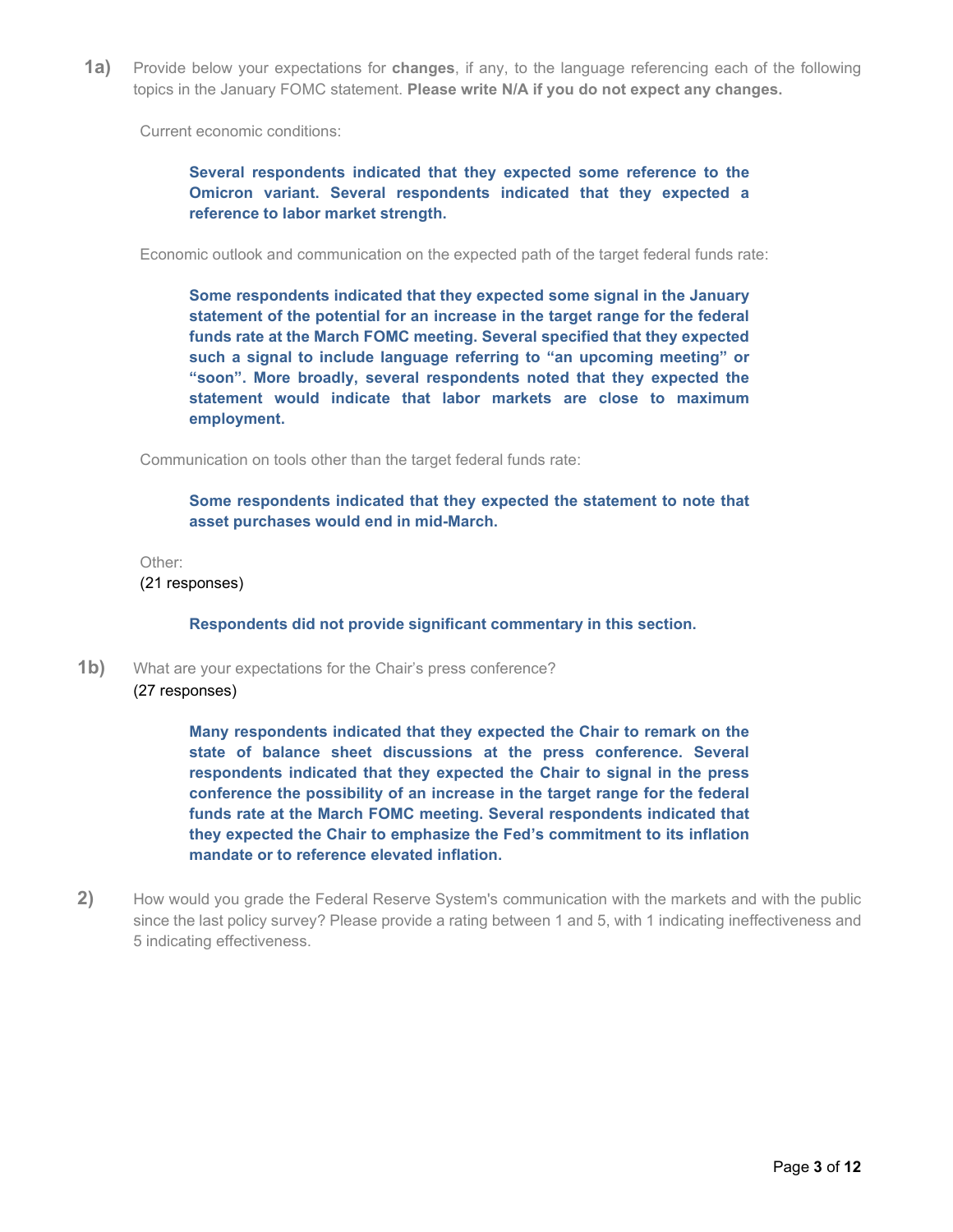|                 | <b>Number of Respondents</b> |
|-----------------|------------------------------|
| 1 - Ineffective |                              |
| 2               | Ω                            |
| 3               |                              |
|                 | 15                           |
| 5 - Effective   | 6                            |
| # of Responses  | 29                           |

Please explain:

**Most respondents noted that FOMC participants were in general clear or consistent in their communications on the policy outlook. Several respondents suggested that communications on the outlook for balance sheet policy were less clear. Several respondents characterized recent shifts in policy communications as abrupt.**

<span id="page-3-0"></span>**3)** Provide your estimate of the most likely outcome (i.e., the mode) for the target federal funds rate or range, as applicable, immediately following the FOMC meetings and at the end of each of the following quarters and years below. For the time periods at which you expect a target range, please indicate the midpoint of that range in providing your response.

|                | Jan.      | Mar.'     | May     | Jun.      | Uul.' | Sep.      | Nov.    | Dec.      |
|----------------|-----------|-----------|---------|-----------|-------|-----------|---------|-----------|
|                | $25 - 26$ | $15 - 16$ | $3 - 4$ | $14 - 15$ | 26-27 | $20 - 21$ | $1 - 2$ | $13 - 14$ |
| 25th Pct       | 0.13%     | 0.38%     | 0.38%   | 0.63%     | 0.63% | 0.88%     | 0.88%   | 0.88%     |
| <b>Median</b>  | 0.13%     | 0.38%     | 0.38%   | 0.63%     | 0.63% | 0.88%     | 0.88%   | 1.13%     |
| 75th Pctl      | 0.13%     | 0.38%     | 0.38%   | 0.63%     | 0.63% | 0.88%     | 0.88%   | 1.13%     |
| # of Responses | 29        | 29        | 29      | 29        | 29    | 29        | 29      | 29        |

|                | 2023 Q1 | 2023 Q2               | 2023 Q3 | 2023 Q4 |
|----------------|---------|-----------------------|---------|---------|
| 25th Pctl      | 1.13%   | 1.38%                 | 1.38%   | 1.63%   |
| Median         | 1.38%   | 1.63%                 | 1.88%   | 1.88%   |
| 75th Pct       | 1.38%   | 1.63%                 | 1.88%   | 2.13%   |
| # of Responses | 29      | 29                    | 29      | 29      |
|                |         |                       |         |         |
|                | 2024 Q1 | $2024$ Q <sub>2</sub> | 2024 Q3 | 2024 Q4 |
| 25th Pctl      | 1.63%   | 1.88%                 | 1.88%   | 1.88%   |
| Median         | 2.13%   | 2.13%                 | 2.38%   | 2.38%   |
| 75th Pctl      | 2.38%   | 2.63%                 | 2.63%   | 2.63%   |
| # of Responses | 29      | 29                    | 29      | 29      |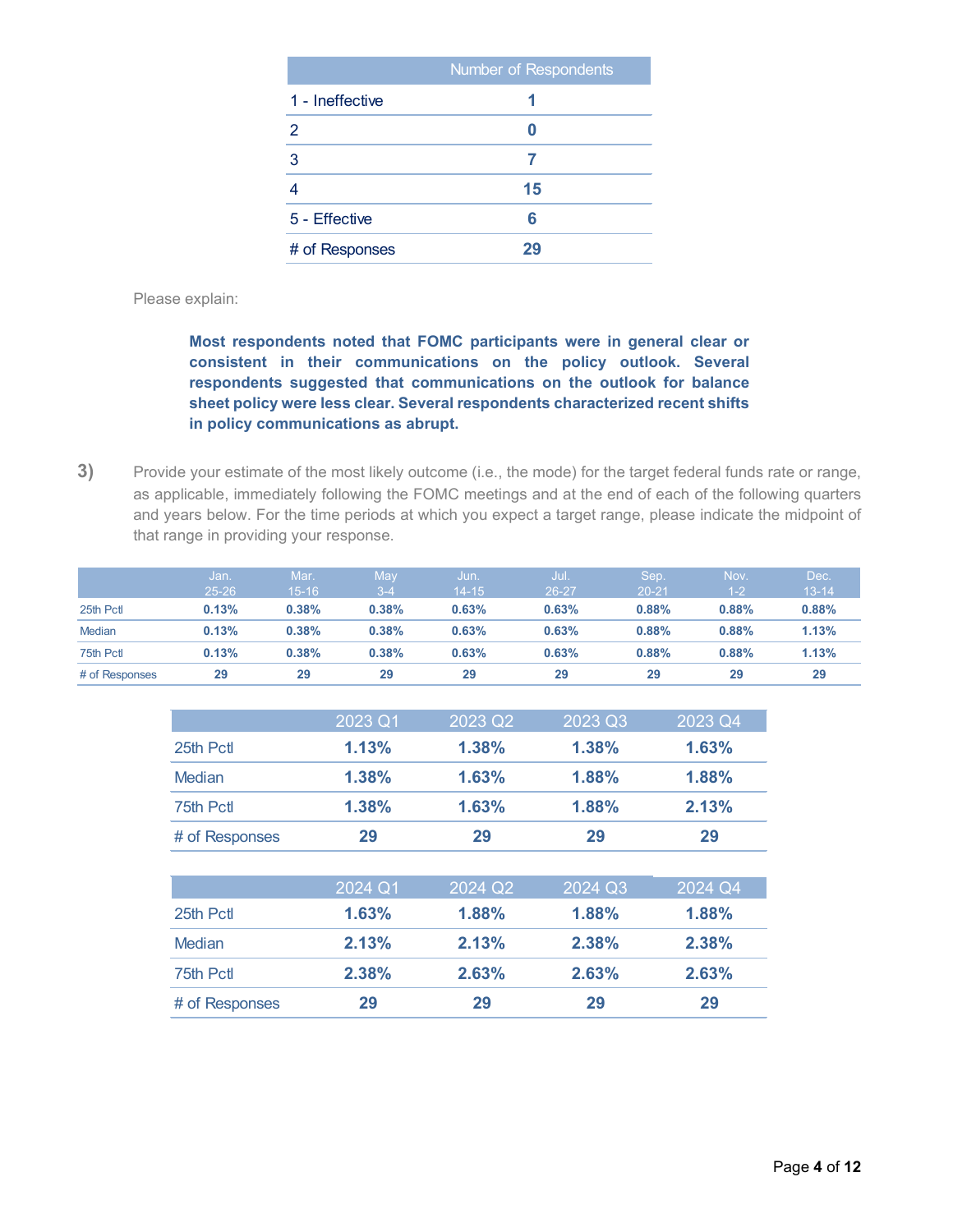|                | 2025  | 2026  | 2027  | 2028  |
|----------------|-------|-------|-------|-------|
| 25th Pctl      | 1.88% | 1.88% | 1.88% | 1.88% |
| Median         | 2.13% | 2.13% | 2.13% | 2.13% |
| 75th Pctl      | 2.63% | 2.63% | 2.63% | 2.63% |
| # of Responses | 29    | 29    | 29    | 29    |

**3b)** Provide your estimate for the most likely value for the following indicators at the time of the next increase in the target range for the federal funds rate.

|  | (26 responses) |  |
|--|----------------|--|
|--|----------------|--|

|          | Most Likely Value of Economic Indicator at Time of First Increase in Target Range |                                                 |                                                        |                                           |  |  |  |  |  |  |
|----------|-----------------------------------------------------------------------------------|-------------------------------------------------|--------------------------------------------------------|-------------------------------------------|--|--|--|--|--|--|
|          | Unemployment Rate                                                                 | <b>Labor Force</b><br><b>Participation Rate</b> | Total Change in the Level of<br>Real GDP Since 2019 Q4 | Headline 12-month<br><b>PCE</b> Inflation |  |  |  |  |  |  |
| 25th Pct | 3.7%                                                                              | $62.0\%$                                        | 3.5%                                                   | $5.0\%$                                   |  |  |  |  |  |  |
| Median   | 3.7%                                                                              | 62.0%                                           | 4.1%                                                   | 5.3%                                      |  |  |  |  |  |  |
| 75th Pct | 3.8%                                                                              | 62.0%                                           | $6.0\%$                                                | 5.7%                                      |  |  |  |  |  |  |

**3c)** In addition, provide your estimate of the longer run target federal funds rate and your expectation for the average federal funds rate over the next 10 years.

|           | <b>Longer Run</b> | 10-yr Average<br><b>FF</b> Rate |
|-----------|-------------------|---------------------------------|
| 25th Pctl | $2.00\%$          | 1.50%                           |
| Median    | $2.00\%$          | 1.75%                           |
| 75th Pctl | 2.50%             | $2.00\%$                        |

**3d)** Please indicate the percent chance that you attach to the target federal funds rate or range falling in each of the following ranges at the end of 2022, 2023, and 2024. If you expect a target range, please use the midpoint of that range in providing your response. (28 responses)

| Federal Funds Rate or Range at the End of 2022 |            |          |          |                                                    |     |     |     |    |    |                                                            |
|------------------------------------------------|------------|----------|----------|----------------------------------------------------|-----|-----|-----|----|----|------------------------------------------------------------|
|                                                |            | $0.00 -$ |          | $0.26 - 0.51 - 0.76 - 1.01 - 1.26 - 1.51 - 1.76 -$ |     |     |     |    |    |                                                            |
|                                                | $< 0.00\%$ | $0.25\%$ | $0.50\%$ | $-0.75\%$                                          |     |     |     |    |    | $1.00\%$ $1.25\%$ $1.50\%$ $1.75\%$ $2.00\%$ $\geq 2.01\%$ |
| Average                                        | $1\%$      | 5%       | 8%       | 14%                                                | 27% | 26% | 11% | 5% | 2% | $2\%$                                                      |

| Federal Funds Rate or Range at the End of 2023 |            |          |          |                                                               |                                     |    |     |             |         |                        |
|------------------------------------------------|------------|----------|----------|---------------------------------------------------------------|-------------------------------------|----|-----|-------------|---------|------------------------|
|                                                |            | $0.00 -$ | $0.26 -$ |                                                               | $0.51 - 0.76 - 1.01 - 1.26 -$       |    |     | $-1.51 - 7$ | $-176-$ |                        |
|                                                | $< 0.00\%$ | $0.25\%$ |          | $\begin{array}{ c c c }\n\hline\n0.50\% & 0.75\% \end{array}$ | $1.00\%$ $1.25\%$ $1.50\%$ $1.75\%$ |    |     |             |         | $2.00\%$ $\geq 2.01\%$ |
| Average                                        | $1\%$      | 3%       | 2%       | $4\%$                                                         | $6\%$                               | 9% | 14% | 19%         | 17%     | 25%                    |

|         | Federal Funds Rate or Range at the End of 2024 |          |                                                    |    |       |     |     |     |     |                                                                                      |
|---------|------------------------------------------------|----------|----------------------------------------------------|----|-------|-----|-----|-----|-----|--------------------------------------------------------------------------------------|
|         | $\leq 0.75\%$                                  | $0.76 -$ | $1.01 - 1.26 - 1.51 - 1.76 - 2.01 - 2.26 - 2.51 -$ |    |       |     |     |     |     | $\frac{1}{1.00\%}$ 1.25%   1.50%   1.75%   2.00%   2.25%   2.50%   2.75%   ≥ 2.76% ] |
|         |                                                |          |                                                    |    |       |     |     |     |     |                                                                                      |
| Average | 7%                                             | 3%       | 5%                                                 | 6% | $8\%$ | 11% | 17% | 15% | 13% | 15%                                                                                  |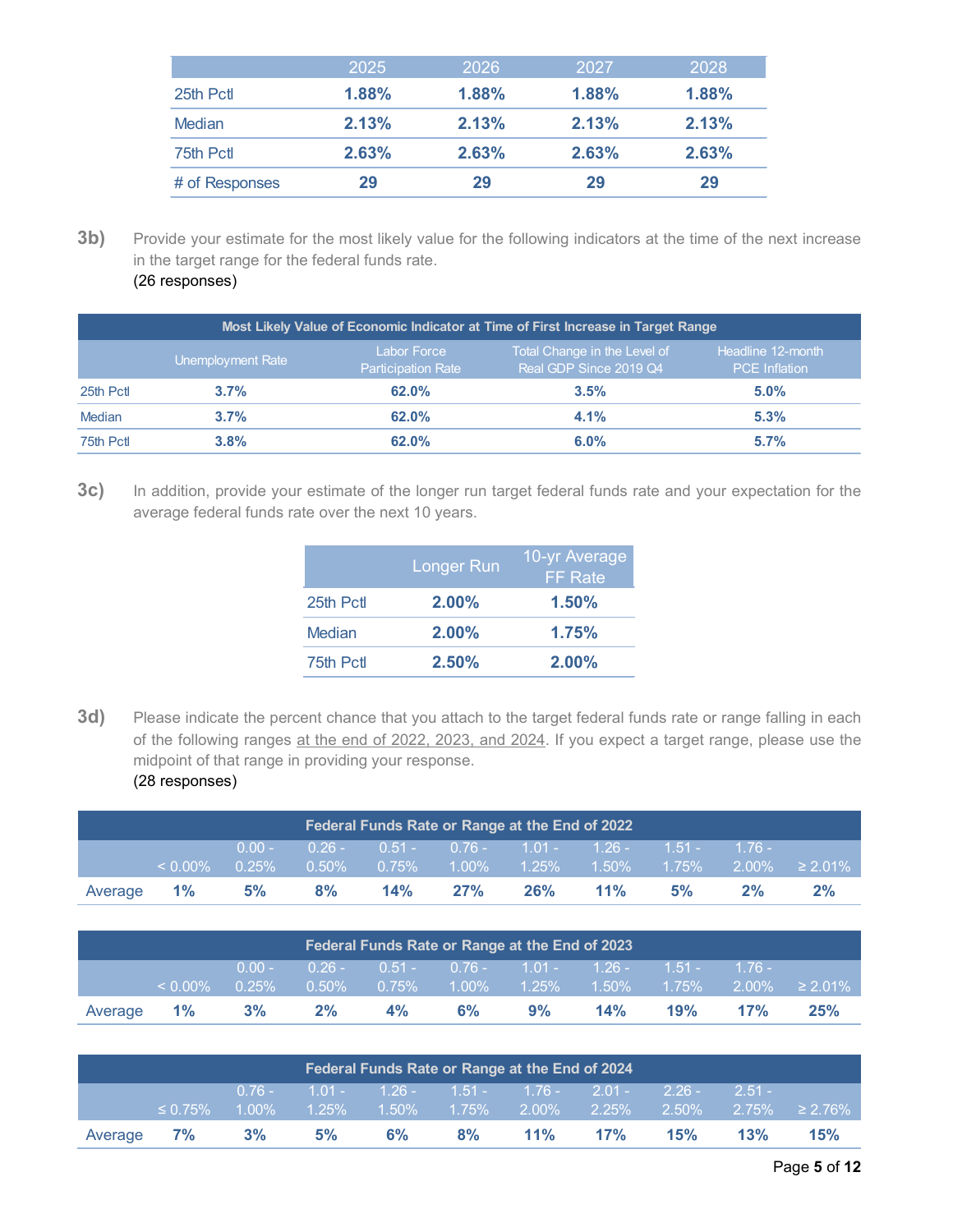**3e)** What is your estimate of the target federal funds rate or range at the effective lower bound? (27 responses)

|           | <b>Level of Target Federal</b><br><b>Funds Rate or Range</b><br>at ELB |
|-----------|------------------------------------------------------------------------|
| 25th Pctl | $-0.50%$                                                               |
| Median    | $0.00\%$                                                               |
| 75th Pctl | 0.13%                                                                  |

**3f)** For parts a-e, please explain the factors behind any change to your expectations, where applicable, since the last policy survey.

### (28 responses)

**Most participants indicated that they moved their modal expectations for liftoff earlier compared with their prior survey response. Many respondents attributed these adjustments to communications from FOMC officials. Some respondents cited higher realized inflation, and some noted tighter or improved labor market conditions.**

**3g)** Please indicate the percent chance that you attach to the first increase in the target federal funds rate or range occurring at each of the following FOMC meetings or periods. (28 responses)

|                                       |  |  |  |  | <b>didition. Mar. May Jun. Jul. Sep. Nov. Dec. 2023.or</b><br>25-26 15-16 3-4 14-15 26-27 20-21 1-2 13-14 Later |
|---------------------------------------|--|--|--|--|-----------------------------------------------------------------------------------------------------------------|
| Average 3% 61% 16% 13% 3% 2% 1% 0% 1% |  |  |  |  |                                                                                                                 |

**3h)** Please indicate the percent chance that you attach to the longer run target federal funds rate — the level the target federal funds rate would be expected to converge to under appropriate monetary policy and in the absence of further shocks to the economy — falling in each of the following ranges. (28 responses)

|                   |  |  | ' 1.51 - 1.76 - 2.01 - 2.26 - 2.51 - 2.76 - 3.01 - 3.26 - |       |       |                                                                      |
|-------------------|--|--|-----------------------------------------------------------|-------|-------|----------------------------------------------------------------------|
|                   |  |  |                                                           |       |       | $\leq 1.50\%$ 1.75% 2.00% 2.25% 2.50% 2.75% 3.00% 3.25% 3.50% ≥3.51% |
| Average <b>7%</b> |  |  | 8% 15% 22% 22% 15% 8%                                     | $2\%$ | $1\%$ | $1\%$                                                                |

<span id="page-5-0"></span>**4a)** Please provide your modal expectation for the net change in SOMA holdings of U.S. Treasury securities and agency mortgage-backed securities (MBS) for each monthly purchase period beginning mid-month listed below and the total net change over each of the quarters below.

If you expect SOMA holdings to increase on net in a given period, for example through net asset purchases, please enter a positive number. If you expect SOMA holdings to be unchanged on net in a given period, for example through reinvestments that result in no net change in holdings, please enter 0. If you expect SOMA holdings to decline on net in a given period, for example through maturities or paydowns that exceed any reinvestments or through sales, please enter a negative number.

#### (20 responses)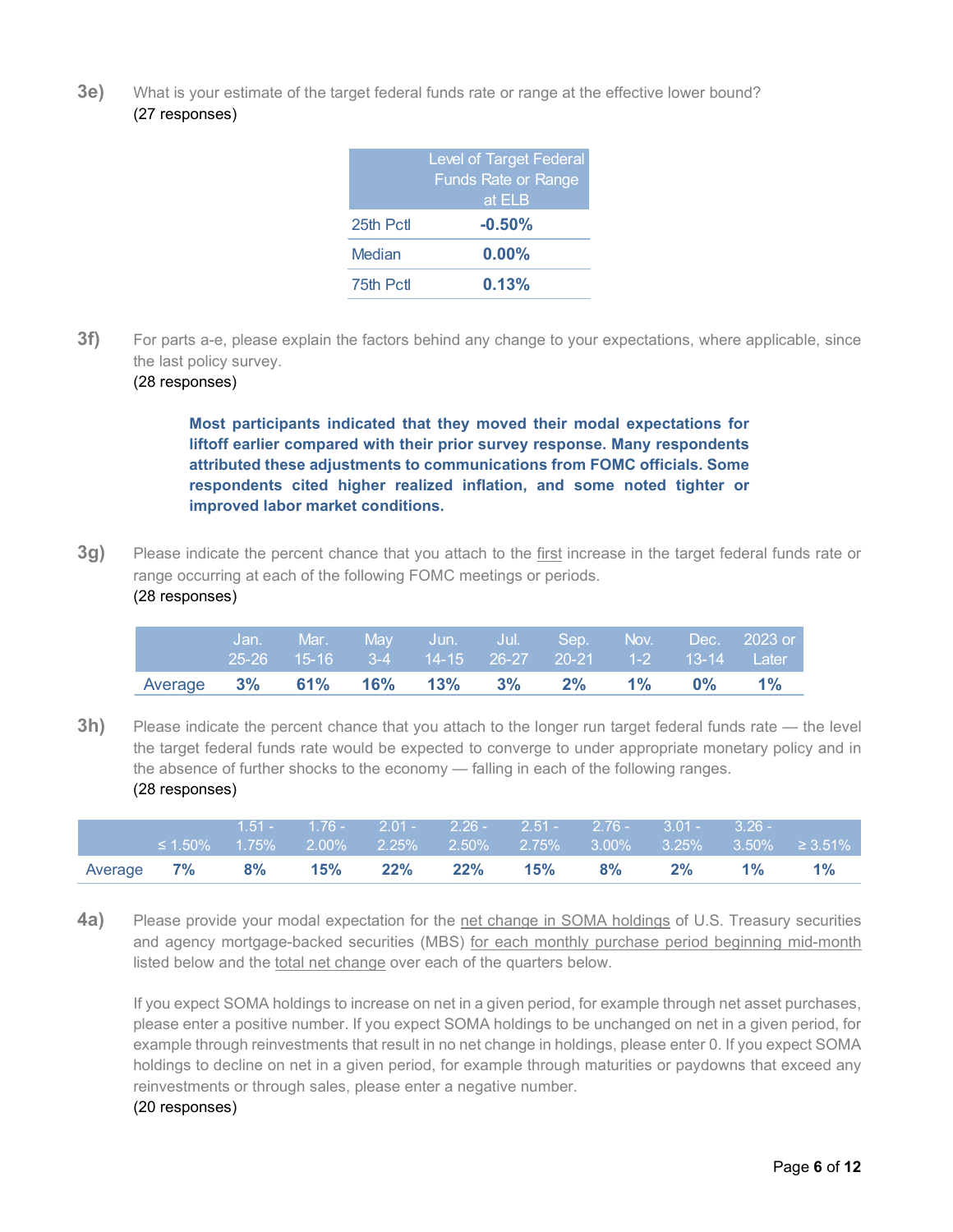| Net Change in U.S. Treasury Securities (\$ billions) |      |                                                     |      |      |      |  |  |  |  |  |
|------------------------------------------------------|------|-----------------------------------------------------|------|------|------|--|--|--|--|--|
|                                                      | 2022 | Mid-Feb. Mid-Mar. Mid-Apr. Mid-May Mid-Jun.<br>2022 | 2022 | 2022 | 2022 |  |  |  |  |  |
| 25th Pctl                                            | 20   |                                                     |      |      |      |  |  |  |  |  |
| Median                                               | 20   |                                                     |      |      |      |  |  |  |  |  |
| 75th Pctl                                            | 20   |                                                     |      |      |      |  |  |  |  |  |

| Net Change in U.S. Treasury Securities (\$ billions) |                                                |         |         |         |         |         |  |  |  |  |
|------------------------------------------------------|------------------------------------------------|---------|---------|---------|---------|---------|--|--|--|--|
|                                                      | Mid-Jul.<br>$2022$ to<br><b>End 2022</b><br>Q3 | 2022 Q4 | 2023 Q1 | 2023 Q2 | 2023 Q3 | 2023 Q4 |  |  |  |  |
| 25th Pctl                                            | $-80$                                          | $-140$  | $-160$  | $-160$  | $-160$  | $-160$  |  |  |  |  |
| Median                                               | $-52$                                          | $-120$  | $-135$  | $-140$  | $-144$  | $-144$  |  |  |  |  |
| 75th Pctl                                            | $-25$                                          | -60     | $-90$   | $-108$  | $-120$  | $-120$  |  |  |  |  |

| Net Change in U.S. Treasury Securities (\$ billions)            |        |        |        |        |        |        |        |        |  |  |  |
|-----------------------------------------------------------------|--------|--------|--------|--------|--------|--------|--------|--------|--|--|--|
| 2024 Q1 2024 Q2 2024 Q3 2024 Q4 2025 Q1 2025 Q2 2025 Q3 2025 Q4 |        |        |        |        |        |        |        |        |  |  |  |
| 25th Pct                                                        | $-160$ | $-160$ | $-160$ | $-160$ | $-144$ | $-120$ | $-120$ | $-120$ |  |  |  |
| Median                                                          | $-120$ | $-120$ | $-120$ | $-118$ | $-114$ | $-100$ | $-100$ | $-80$  |  |  |  |
| 75th Pctl                                                       | -75    | $-75$  | $-75$  | $-75$  | -75    | $-75$  | $-75$  | $-50$  |  |  |  |

| <b>Net Change in Agency MBS (\$ billions)</b> |      |                                                     |      |      |      |  |  |  |  |  |  |
|-----------------------------------------------|------|-----------------------------------------------------|------|------|------|--|--|--|--|--|--|
|                                               | 2022 | Mid-Feb. Mid-Mar. Mid-Apr. Mid-May Mid-Jun.<br>2022 | 2022 | 2022 | 2022 |  |  |  |  |  |  |
| 25th Pctl                                     | 10   |                                                     |      |      |      |  |  |  |  |  |  |
| Median                                        | 10   |                                                     |      |      |      |  |  |  |  |  |  |
| 75th Pctl                                     | 10   |                                                     |      |      |      |  |  |  |  |  |  |

| Net Change in Agency MBS (\$ billions) |                                                          |         |         |                     |         |         |  |  |  |  |
|----------------------------------------|----------------------------------------------------------|---------|---------|---------------------|---------|---------|--|--|--|--|
|                                        | Mid-Jul.<br>2022 to<br><b>End 2022</b><br>Q <sub>3</sub> | 2022 Q4 | 2023 Q1 | 2023 Q <sub>2</sub> | 2023 Q3 | 2023 Q4 |  |  |  |  |
| 25th Pctl                              | $-45$                                                    | $-90$   | $-90$   | $-90$               | $-100$  | $-120$  |  |  |  |  |
| <b>Median</b>                          | $-30$                                                    | $-60$   | $-80$   | $-84$               | $-84$   | $-90$   |  |  |  |  |
| 75th Pctl                              | $-15$                                                    | $-30$   | $-45$   | $-60$               | -60     | -45     |  |  |  |  |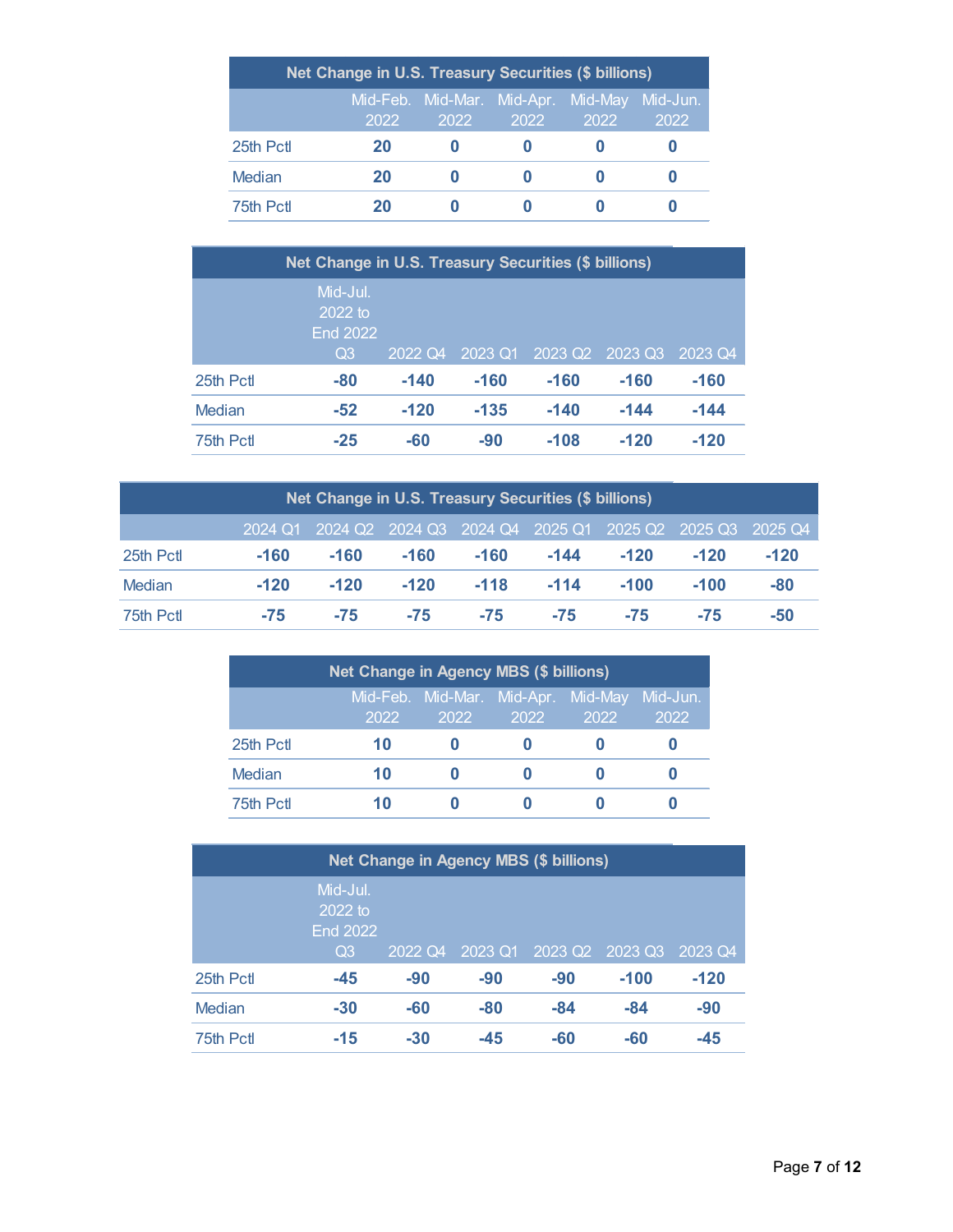| <b>Net Change in Agency MBS (\$ billions)</b>                                           |       |       |       |       |       |     |       |       |  |  |  |
|-----------------------------------------------------------------------------------------|-------|-------|-------|-------|-------|-----|-------|-------|--|--|--|
| 2025 Q1<br>2024 Q2 2024 Q3 2024 Q4<br>2025 Q3 2025 Q4<br>2025 Q <sub>2</sub><br>2024 Q1 |       |       |       |       |       |     |       |       |  |  |  |
| 25th Pctl                                                                               | $-90$ | -90   | $-90$ | $-90$ | -84   | -80 | -80   | $-75$ |  |  |  |
| <b>Median</b>                                                                           | -75   | $-78$ | $-71$ | -69   | -60   | -57 | -54   | $-50$ |  |  |  |
| 75th Pctl                                                                               | $-30$ | $-30$ | $-37$ | $-30$ | $-30$ | -30 | $-30$ | $-25$ |  |  |  |

If your responses above do not reflect a period in which SOMA holdings decline (e.g. Treasury and Agency MBS values in a given period sum to a negative number and are not blank), please provide your modal expectation for the earliest quarter in which SOMA holdings decline.

#### **There were three responses.\***

*\*Dropdown selections: Q1 2022, Q2 2022, Q3 2022, Q4 2022, Q1 2023, Q2 2023, Q3 2023, Q4 2023, Q1 2024, Q2 2024, Q3 2024, Q4 2024, Q1 2025, Q2 2025, Q3 2025, Q4 2025, Q1 2026, Q2 2026, Q3 2026, Q4 2026, Q1 2027, Q2 2027, Q3 2027, Q4 2027, Q1 2028 or later.* 

**4b)** If you expect the SOMA portfolio to decline, please indicate the percent chance that you attach to the level of the target federal funds rate or range falling in the following ranges when the SOMA portfolio first declines. If you expect a target range, please use the midpoint of that range in providing your response. (25 responses)

|                               |               | $0.26 -$ | $0.51 - 0.76 - 1.01 - 1.26 - 1.51 - 1.76 - 2.01 -$ |  |             |  |                                                                  |
|-------------------------------|---------------|----------|----------------------------------------------------|--|-------------|--|------------------------------------------------------------------|
|                               | $\leq 0.25\%$ |          |                                                    |  |             |  | ,0.50%  0.75%  1.00%  1.25%  1.50%  1.75%  2.00%  2.25%  ≥ 2.26% |
| Average 0% 14% 37% 25% 12% 5% |               |          |                                                    |  | $3\%$ 2% 2% |  | $1\%$                                                            |

**4c)** If you expect the SOMA portfolio to decline, please indicate the period in which you expect the SOMA portfolio will cease to decline as well as the size of the SOMA portfolio when it ceases to decline. For reference, Securities Held Outright in the SOMA portfolio on January 5, 2022 was \$8,279 billion according to the most recent H.4.1 release.

#### (22 responses)

|               |                            | Period in which SOMA Size of SOMA Portfolio |
|---------------|----------------------------|---------------------------------------------|
|               | <b>Portfolio Ceases to</b> | when it Ceases to                           |
|               | Decline*:                  | Decline**:                                  |
| 25th Pctl     | Q4 2025                    | 4750                                        |
| <b>Median</b> | Q1 2026/Q2 2026***         | 5250                                        |
| 75th Pctl     | Q4 2027                    | 5750                                        |

*\*Dropdown selections: Q1 2022, Q2 2022, Q3 2022, Q4 2022, Q1 2023, Q2 2023, Q3 2023, Q4 2023, Q1 2024, Q2 2024, Q3 2024, Q4 2024, Q1 2025, Q2 2025, Q3 2025, Q4 2025, Q1 2026, Q2 2026, Q3 2026, Q4 2026, Q1 2027, Q2 2027, Q3 2027, Q4 2027, Q1 2028 or later. \*\*Dropdown selections: \$0-500bn, \$501-1000bn, \$1001-1500bn, \$1501-2000bn, \$2001-2500bn, \$2501-3000bn, \$3001-3500bn, \$3501-4000bn, \$4001-4500bn, \$4501-5000bn, \$5001-5500bn, \$5501-6000bn, \$6001-6500bn, \$6501-7000bn, \$7001-7500bn, \$7501-8000bn, \$8001bn or larger \*\*\*Statistic falls between two selections.*

<span id="page-7-0"></span>**5)** Please indicate the percent chance that you attach to the 10-year Treasury yield falling in each of the following ranges at the end of 2022 and 2023. (26 responses)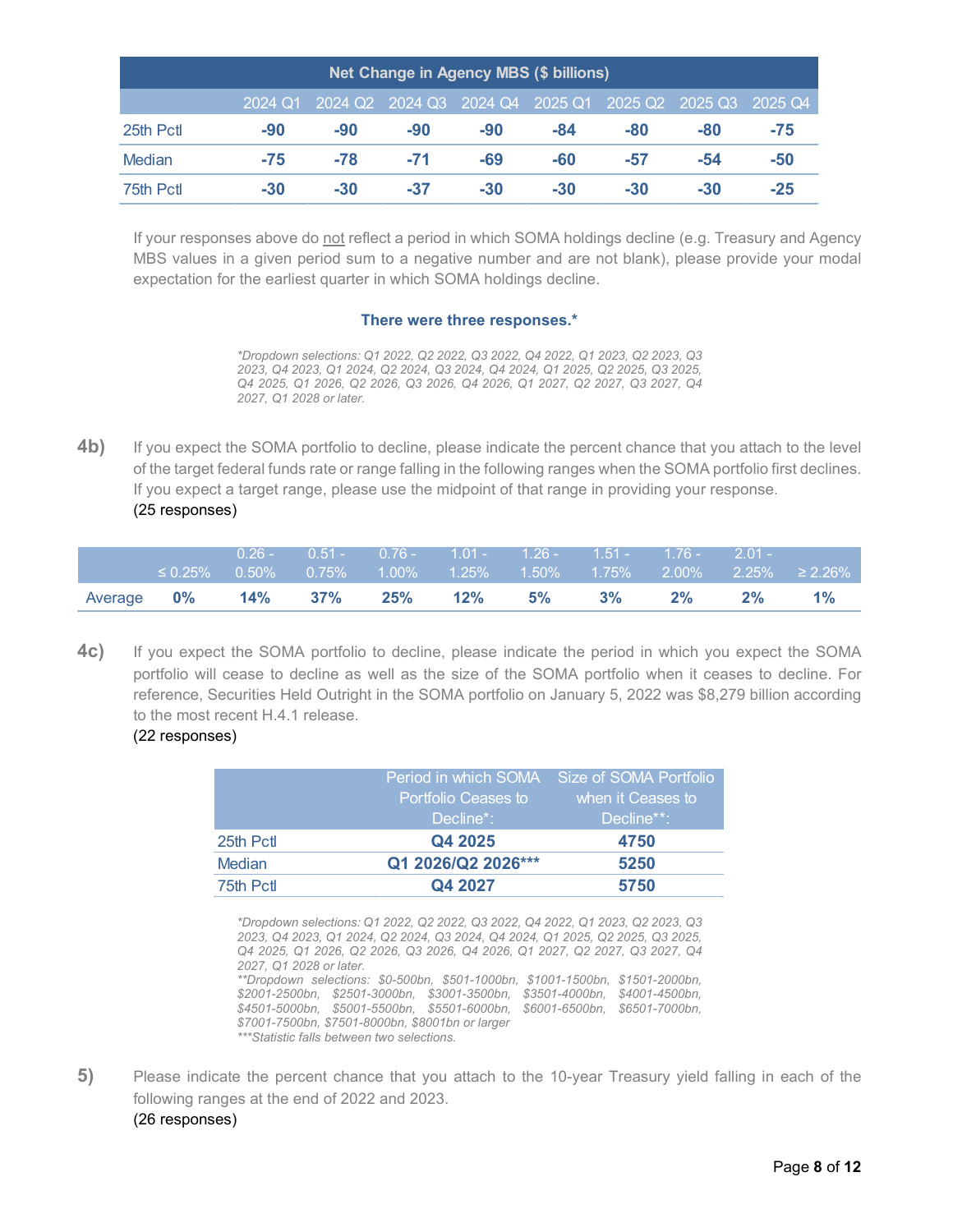| Ten-year Treasury Yield at Year-end 2022 |            |             |       |     |                                                            |     |          |    |  |
|------------------------------------------|------------|-------------|-------|-----|------------------------------------------------------------|-----|----------|----|--|
|                                          |            | $70.00 - 7$ |       |     | $\frac{1}{10.51}$ 1.01 - 1.51 - 2.01 -                     |     | $2.51 -$ |    |  |
|                                          | $< 0.00\%$ | $0.50\%$    |       |     | $1.00\%$ $1.50\%$ $2.00\%$ $2.50\%$ $3.00\%$ $\geq 3.01\%$ |     |          |    |  |
| Average 0%                               |            | $1\%$       | $3\%$ | 10% | 29%                                                        | 32% | 18%      | 6% |  |

| Ten-year Treasury Yield at Year-end 2023 |            |                       |          |                                                      |          |          |          |                      |  |
|------------------------------------------|------------|-----------------------|----------|------------------------------------------------------|----------|----------|----------|----------------------|--|
|                                          | $< 0.00\%$ | $0.00 -$<br>$10.50\%$ | $1.00\%$ | $^{\prime}$ 0.51 - 1.01 - 1.51 - 2.01 -<br>$-1.50\%$ | $2.00\%$ | $2.50\%$ | $2.51 -$ | $3.00\% \t 2.3.01\%$ |  |
| Average 1%                               |            | $2\%$                 | $4\%$    | 8%                                                   | 18%      | 25%      | 28%      | 15%                  |  |

<span id="page-8-0"></span>**6)** The table below lists the average spreads of selected money market rates\* over the past week. Please provide your expectation for each of these rate spreads for the day after each of the FOMC meetings. **Please ensure your signs are correct.**

|                | Top of target range** minus IORB (in bps) |                   |                |                   |  |  |  |
|----------------|-------------------------------------------|-------------------|----------------|-------------------|--|--|--|
|                | Jan.<br>$25 - 26$                         | Mar.<br>$15 - 16$ | May<br>$3 - 4$ | Jun.<br>$14 - 15$ |  |  |  |
| 25th Pctl      | 10.0                                      | 10.0              | 10.0           | 10.0              |  |  |  |
| Median         | 10.0                                      | 10.0              | 10.0           | 10.0              |  |  |  |
| 75th Pctl      | 10.0                                      | 10.0              | 10.0           | 10.0              |  |  |  |
| # of Responses | 15                                        | 15                | 15             | 15                |  |  |  |

|                | <b>EFFR minus IORB (in bps)</b> |                   |                |                   |  |  |  |
|----------------|---------------------------------|-------------------|----------------|-------------------|--|--|--|
|                | Jan.<br>$25 - 26$               | Mar.<br>$15 - 16$ | May<br>$3 - 4$ | Jun.<br>$14 - 15$ |  |  |  |
| 25th Pctl      | $-7.0$                          | $-7.0$            | $-7.0$         | $-7.0$            |  |  |  |
| Median         | $-7.0$                          | $-7.0$            | $-7.0$         | $-7.0$            |  |  |  |
| 75th Pctl      | $-7.0$                          | $-7.0$            | $-7.0$         | $-7.0$            |  |  |  |
| # of Responses | 15                              | 15                | 15             | 15                |  |  |  |

|                | <b>SOFR minus IORB (in bps)</b> |           |         |           |  |  |  |
|----------------|---------------------------------|-----------|---------|-----------|--|--|--|
|                | Jan.                            | Mar.      | May     | Jun.      |  |  |  |
|                | $25 - 26$                       | $15 - 16$ | $3-4$   | $14 - 15$ |  |  |  |
| 25th Pctl      | $-10.0$                         | $-10.0$   | $-10.0$ | $-10.0$   |  |  |  |
| Median         | $-10.0$                         | $-10.0$   | $-10.0$ | $-10.0$   |  |  |  |
| 75th Pctl      | $-10.0$                         | $-10.0$   | $-10.0$ | $-9.0$    |  |  |  |
| # of Responses | 15                              | 15        | 15      | 15        |  |  |  |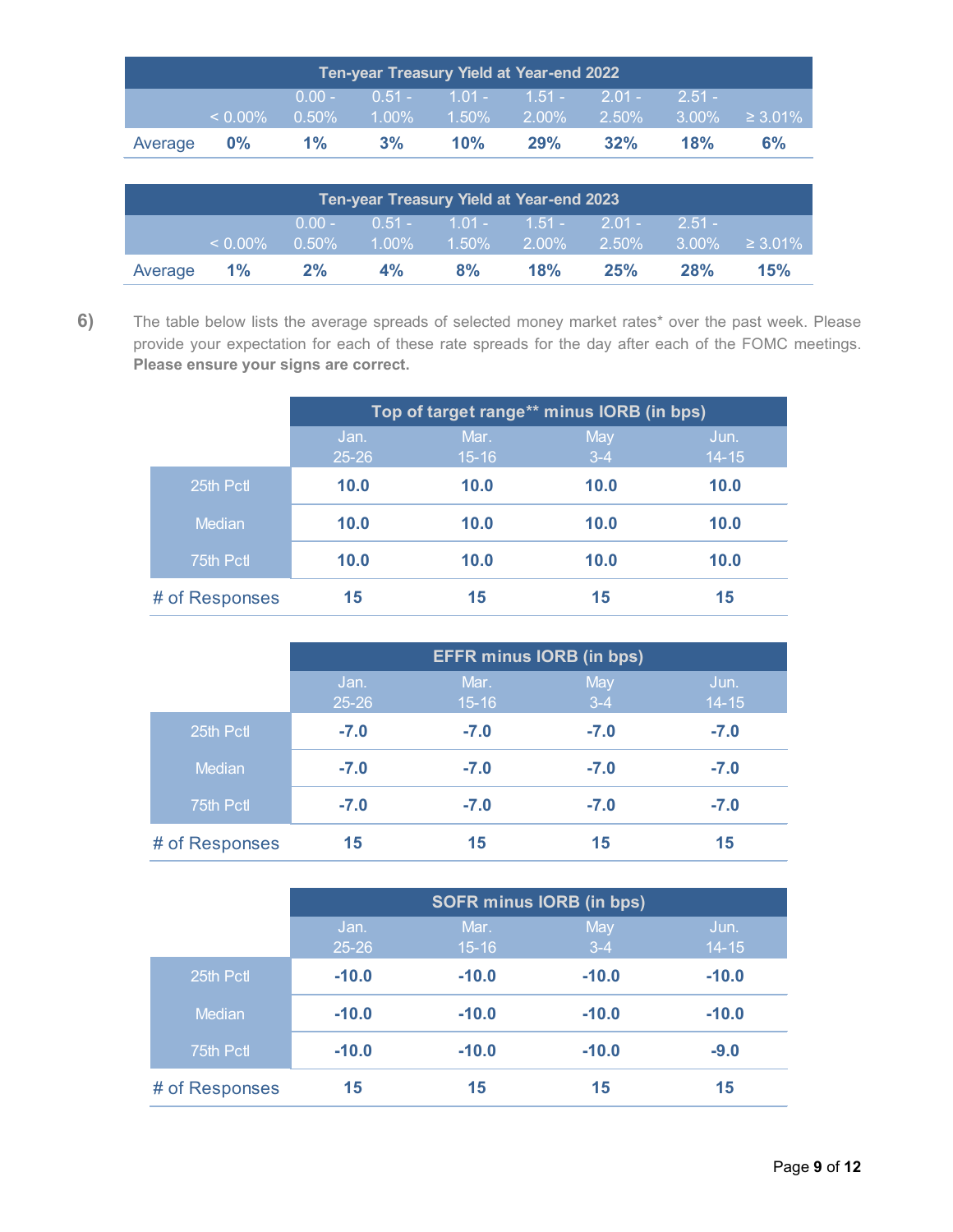|                | Bottom of target range** minus ON RRP rate (in bps) |                   |                |                   |  |  |  |  |
|----------------|-----------------------------------------------------|-------------------|----------------|-------------------|--|--|--|--|
|                | Jan.<br>$25 - 26$                                   | Mar.<br>$15 - 16$ | May<br>$3 - 4$ | Jun.<br>$14 - 15$ |  |  |  |  |
| 25th Pctl      | $-5.0$                                              | $-5.0$            | $-5.0$         | $-5.0$            |  |  |  |  |
| <b>Median</b>  | $-5.0$                                              | $-5.0$            | $-5.0$         | $-5.0$            |  |  |  |  |
| 75th Pctl      | $-5.0$                                              | $-5.0$            | $-5.0$         | $-5.0$            |  |  |  |  |
| # of Responses | 15                                                  | 15                | 15             | 15                |  |  |  |  |

|                |                   | 3-Month U.S. Treasury bill yield minus 3-Month OIS (in bps) |                |                   |
|----------------|-------------------|-------------------------------------------------------------|----------------|-------------------|
|                | Jan.<br>$25 - 26$ | Mar.<br>$15 - 16$                                           | May<br>$3 - 4$ | Jun.<br>$14 - 15$ |
| 25th Pctl      | $-5.0$            | $-6.0$                                                      | $-5.0$         | $-5.0$            |
| Median         | $-5.0$            | $-5.0$                                                      | $-5.0$         | $-4.0$            |
| 75th Pctl      | $-5.0$            | $-4.0$                                                      | $-4.0$         | $-3.0$            |
| # of Responses | 15                | 15                                                          | 15             | 15                |

*\*Listed rates include the interest on reserve balances (IORB) rate, effective federal funds rate (EFFR), Secured Overnight Financing Rate (SOFR), overnight reverse repurchase agreement (ON RRP) rate, and 3-month overnight index swap rate (3m OIS)*

*\*\*Target range for the federal funds rate*

**7)** What percent chance do you attach to any additional U.S. federal fiscal policy measures being signed into law over the next 12 months (January 1, 2022 through December 31, 2022)?

## <span id="page-9-0"></span>(27 responses)

| <b>Probability of Additional U.S. Federal Fiscal</b><br><b>Policy Measures</b> |                |  |  |  |
|--------------------------------------------------------------------------------|----------------|--|--|--|
|                                                                                | Next 12 Months |  |  |  |
| 25th Pctl                                                                      | 25%            |  |  |  |
| Median                                                                         | 50%            |  |  |  |
| 75th Pctl                                                                      | 60%            |  |  |  |

If you assigned a non-zero probability above, please provide your estimate of the most likely total amount of additional U.S. federal fiscal policy spending and revenue measures to be signed into law over the next 12 months (January 1, 2022 through December 31, 2022), conditional on there being such additional measures.

### (25 responses)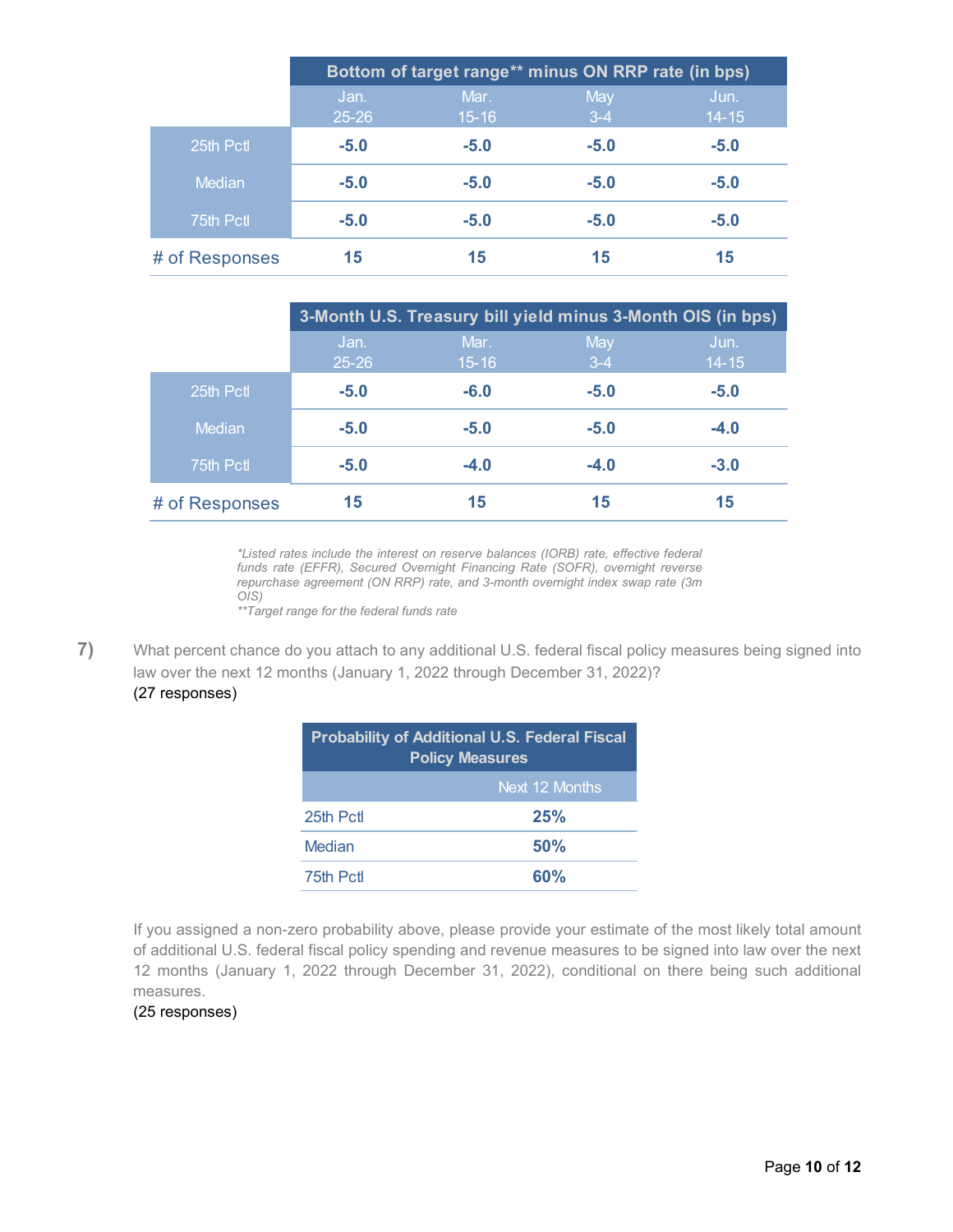|           | <b>Additional U.S. Federal Fiscal Policy Measures Estimates</b> |                                |
|-----------|-----------------------------------------------------------------|--------------------------------|
|           | <b>Estimate of Most Likely</b>                                  | <b>Estimate of Most Likely</b> |
|           | <b>Total Amount of</b>                                          | <b>Total Amount of</b>         |
|           | Additional U.S. Federal                                         | Additional U.S. Federal        |
|           | <b>Fiscal Policy Spending</b>                                   | <b>Fiscal Policy Revenue</b>   |
|           | Measures (\$ billions)                                          | Measures (\$ billions)         |
|           | Over Next 12 Months                                             | Over Next 12 Months            |
| 25th Pctl | 1000                                                            | 500                            |
| Median    | 1300                                                            | 1000                           |
| 75th Pctl | 1500                                                            | 1200                           |

**<sup>8</sup>a)** Please provide the percent chance you attach to the following outcomes for headline PCE inflation in 2022, 2023, and 2024 (Q4/Q4).

<span id="page-10-0"></span>(27 responses)

| Headline PCE Inflation 2022 (Q4/Q4) |               |          |                            |    |    |     |          |         |          |                                            |
|-------------------------------------|---------------|----------|----------------------------|----|----|-----|----------|---------|----------|--------------------------------------------|
|                                     |               | $1.01 -$ | $1.26$ - 1.51- 1.76- 2.01- |    |    |     | $-2.26-$ | $2.51-$ | $-2.76-$ |                                            |
|                                     | $\leq 1.00\%$ |          | $1.25\%$ $1.50\%$ $1.75\%$ |    |    |     |          |         |          | $2.00\%$ 2.25% 2.50% 2.75% 3.00% ≥ 3.01% l |
| Average                             | $1\%$         | $1\%$    | 2%                         | 4% | 7% | 17% | 19%      | 18%     | 17%      | 15%                                        |

| Headline PCE Inflation 2023 (Q4/Q4) |               |          |                   |       |     |                                        |     |          |          |                              |
|-------------------------------------|---------------|----------|-------------------|-------|-----|----------------------------------------|-----|----------|----------|------------------------------|
|                                     |               | $1.01 -$ |                   |       |     | <u>. 1.26- 1.51- 1.76- 2.01- 2.26-</u> |     | $-2.51-$ | $-2.76-$ |                              |
|                                     | $\leq 1.00\%$ | $1.25\%$ | $1.50\%$ $1.75\%$ |       |     | $2.00\%$ 2.25%                         |     |          |          | $-2.50\%$ 2.75% 3.00% ≥3.01% |
| Average                             | 2%            | 2%       | 5%                | $7\%$ | 16% | 24%                                    | 20% | 10%      | 6%       | <b>7%</b>                    |

| Headline PCE Inflation 2024 (Q4/Q4) |                                                          |       |  |  |  |  |  |           |  |                                                                                    |
|-------------------------------------|----------------------------------------------------------|-------|--|--|--|--|--|-----------|--|------------------------------------------------------------------------------------|
|                                     |                                                          | 1 01- |  |  |  |  |  | 251-276-1 |  |                                                                                    |
|                                     | $\leq 1.00\%$                                            |       |  |  |  |  |  |           |  | $1.25\%$ $1.50\%$ $1.75\%$ $2.00\%$ $2.25\%$ $2.50\%$ $2.75\%$ $3.00\%$ ≥ $3.01\%$ |
| Average                             | 21%<br>26%<br>15%<br>3%<br>8%<br>9%<br>2%<br>5%<br>$4\%$ |       |  |  |  |  |  |           |  | $6\%$                                                                              |

8b) For the outcomes below, provide the percent chance you attach to the annual average CPI inflation rate from January 1, 2022 - December 31, 2026 falling in each of the following ranges. Please also provide your point estimate for the most likely outcome.

#### (28 responses)

|         | $\leq 1.00\%$ | $1.01 -$<br>1.50% | $1.51 -$<br>2.00% | $2.01 -$<br>2.50%                    | $2.51 -$<br>3.00% | $\geq 3.01\%$ |
|---------|---------------|-------------------|-------------------|--------------------------------------|-------------------|---------------|
| Average | 2%            | 8%                | 26%               | 35%                                  | 20%               | 9%            |
|         |               |                   |                   |                                      |                   |               |
|         |               |                   |                   | <b>Most Likely</b><br><b>Outcome</b> |                   |               |
|         |               | 25th Pctl         |                   | 2.20%                                |                   |               |
|         |               | <b>Median</b>     |                   | 2.30%                                |                   |               |
|         |               | 75th Pct          |                   | 2.50%                                |                   |               |

8c) For the outcomes below, provide the percent chance you attach to the annual average CPI inflation rate from January 1, 2027 - December 31, 2031 falling in each of the following ranges. Please also provide your point estimate for the most likely outcome. (28 responses)